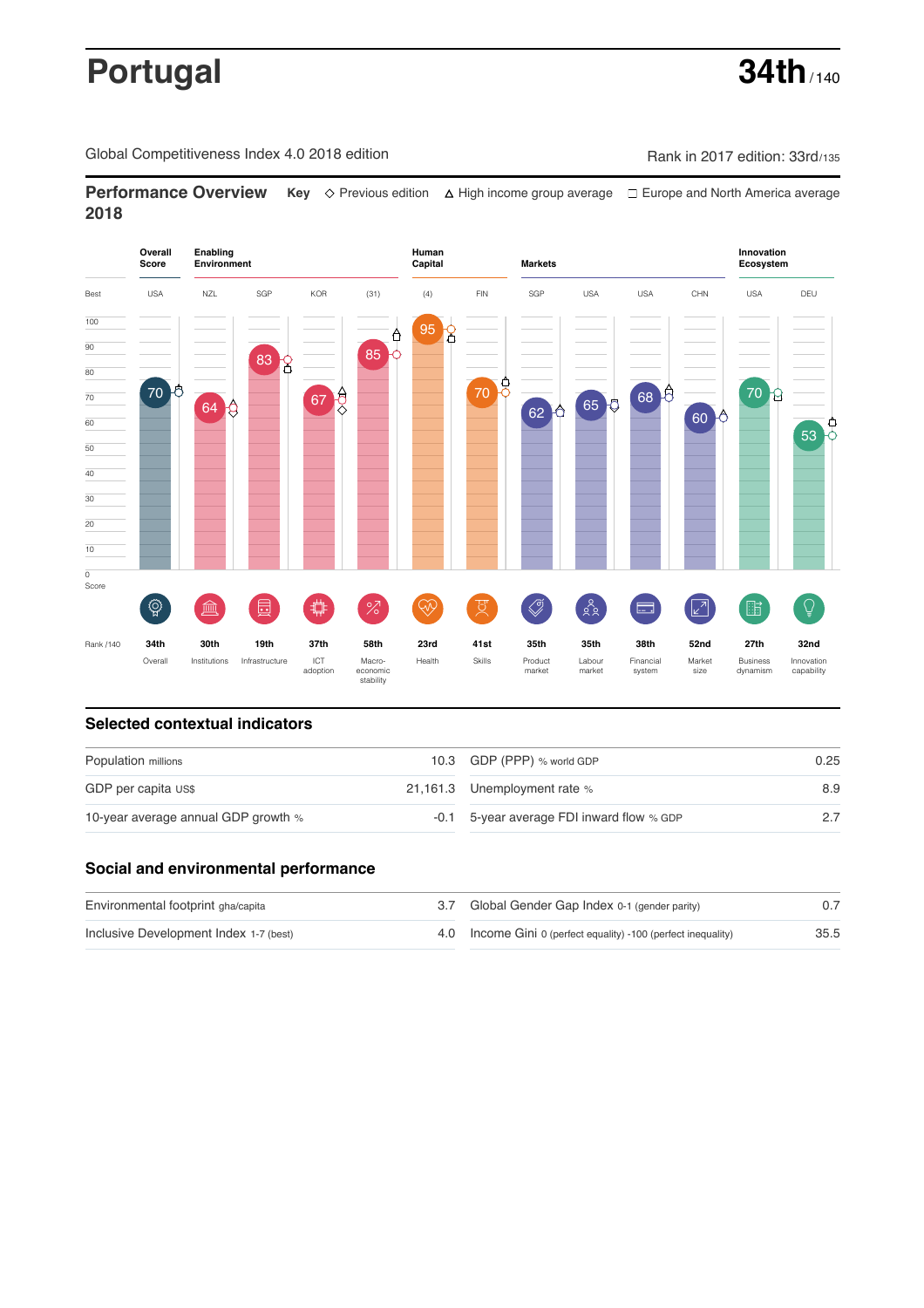### **Portugal 34th**/140

| <b>Index Component</b>                                                   | Value                        | Score *         | Rank/140 | <b>Best Performer</b>       |
|--------------------------------------------------------------------------|------------------------------|-----------------|----------|-----------------------------|
| 寙<br>Pillar 1: Institutions 0-100 (best)                                 |                              | 63.9 $\uparrow$ | 30       | <b>New Zealand</b>          |
| Organized crime 1-7 (best)<br>1.01                                       | 6.0                          | 83.0 ↓          | 12       | Finland                     |
| 1.02 Homicide rate /100,000 pop.                                         | 0.6                          | 99.5 ↑          | 17       | Multiple (9)                |
| 1.03 Terrorism incidence 0 (very high) -100 (no incidence)               | 100.0                        | $100.0 =$       | 1        | Multiple (24)               |
| 1.04 Reliability of police services 1-7 (best)                           | 5.8                          | 79.6 ↑          | 23       | Finland                     |
| 1.05 Social capital 0-100 (high)                                         | 54.2                         | 54.2 ↓          | 45       | Australia                   |
| 1.06 Budget transparency 0-100 (best)                                    | 69.2                         | $69.2 =$        | 36       | Multiple (2)                |
| 1.07 Judicial independence 1-7 (best)                                    | 4.8                          | 63.8 $\sqrt{ }$ | 38       | Finland                     |
| 1.08 Efficiency of legal framework in challenging regulations 1-7 (best) | 3.1                          | 34.9 ↑          | 82       | Finland                     |
| 1.09 Freedom of the press 0-100 (worst)                                  | 14.2                         | 85.8 ↑          | 14       | Norway                      |
| 1.10 Burden of government regulation 1-7 (best)                          | 3.1                          | 34.8 个          | 94       | Singapore                   |
| 1.11 Efficiency of legal framework in settling disputes 1-7 (best)       | 2.8                          | 30.2 $\uparrow$ | 116      | Singapore                   |
| 1.12 E-Participation Index 0-1 (best)                                    | 0.90                         | 89.9 个          | 30       | Multiple (3)                |
| 1.13 Future orientation of government 1-7 (best)                         | 3.7                          | 45.1 ↑          | 70       | Singapore                   |
| 1.14 Incidence of corruption 0-100 (best)                                | 63.0                         | 63.0 ↑          | 26       | New Zealand                 |
| 1.15 Property rights 1-7 (best)                                          | 4.9                          | 65.4 ↑          | 40       | Finland                     |
| 1.16 Intellectual property protection 1-7 (best)                         | 5.1                          | 69.1 ↑          | 28       | Finland                     |
| 1.17 Quality of land administration 0-30 (best)                          | 21.0                         | $70.0 =$        | 43       | Singapore                   |
| 1.18 Strength of auditing and reporting standards 1-7 (best)             | 4.2                          | 53.3 $\uparrow$ | 94       | Finland                     |
| 1.19 Conflict of interest regulation 0-10 (best)                         | 6.0                          | $60.0 =$        | 54       | Multiple (2)                |
| 1.20 Shareholder governance 0-10 (best)                                  | 6.0                          | $60.0 =$        | 56       | Kazakhstan                  |
| 員<br>Pillar 2: Infrastructure 0-100 (best)                               |                              | 83.3 ↑          | 19       | Singapore                   |
| 2.01 Road connectivity index 0-100 (best)                                | 90.1                         | $90.1 =$        | 15       | <b>United States</b>        |
| 2.02 Quality of roads 1-7 (best)                                         | 6.1                          | 84.2 ↑          | 5        | Singapore                   |
| 2.03 Railroad density km of roads/square km                              | 27.6                         | $69.0 =$        | 29       | Multiple (20)               |
| 2.04 Efficiency of train services 1-7 (best)                             | 4.6                          | 59.7 ↓          | 23       | Switzerland                 |
| 2.05 Airport connectivity score                                          | 174,511.4                    | 72.0 ↓          | 30       | Multiple (8)                |
| 2.06 Efficiency of air transport services 1-7 (best)                     | 5.4                          | 72.7 ↓          | 33       | Singapore                   |
| 2.07 Liner Shipping Connectivity Index 0-157.1 (best)                    | 54.1                         | $54.1$ 1        | 27       | Multiple (4)                |
| 2.08 Efficiency of seaport services 1-7 (best)                           | 5.0                          | 66.2 ↓          | 26       | Singapore                   |
| 2.09 Electrification rate % pop.                                         | 100.0                        | $100.0 =$       | 1        | Multiple (66)               |
| 2.10 Electric power transmission and distribution losses % output        | 9.0                          | 94.8 ↑          | 53       | Multiple (9)                |
| 2.11 Exposure to unsafe drinking water % pop.                            | 1.1                          | $100.0 =$       | 22       | Multiple (23)               |
| 2.12 Reliability of water supply 1-7 (best)                              | 6.2                          | 87.3 ↓          | 26       | Switzerland                 |
| O<br>Pillar 3: ICT adoption 0-100 (best)                                 |                              | 67.1 $\uparrow$ | 37       | Korea, Rep.                 |
| 3.01 Mobile-cellular telephone subscriptions /100 pop.                   | 113.9                        | $94.9$ ↑        | 78       | Multiple (68)               |
| 3.02 Mobile-broadband subscriptions /100 pop.                            | 68.9                         | n/a             | 69       | <b>United Arab Emirates</b> |
| 3.03 Fixed-broadband Internet subscriptions /100 pop.                    | 34.6                         | 69.2 ↑          | 17       | Switzerland                 |
| 3.04 Fibre Internet subscriptions /100 pop.                              | 10.5                         | n/a             | 21       | Korea, Rep.                 |
| 3.05 Internet users % pop.                                               | 70.4                         | 70.4 ተ          | 54       | Iceland                     |
| $\%$<br>Pillar 4: Macroeconomic stability 0-100 (best)                   | $\qquad \qquad \blacksquare$ | $85.0 =$        | 58       | Multiple (31)               |
| 4.01 Inflation annual % change                                           | 1.1                          | $100.0 =$       | 1        | Multiple (74)               |
| 4.02 Debt dynamics 0-100 (best)                                          | 70.0                         | $70.0 =$        | 60       | Multiple (36)               |
| Qv<br>Pillar 5: Health 0-100 (best)                                      |                              | $95.3 +$        | 23       | Multiple (4)                |
| 5.01 Healthy life expectancy years                                       | 70.5                         | $95.3$ ↑        | 22       | Multiple (4)                |
| 섯<br>Pillar 6: Skills 0-100 (best)                                       | $\overline{a}$               | 69.9 ↑          | 41       | Finland                     |
| 6.01 Mean years of schooling Years                                       | 8.9                          | $59.3 =$        | 75       | Finland                     |
| 6.02 Extent of staff training 1-7 (best)                                 | 4.1                          | 51.6 $\sqrt{ }$ | 59       | Switzerland                 |
| 6.03 Quality of vocational training 1-7 (best)                           | 4.4                          | 57.3 ↑          | 45       | Switzerland                 |
| 6.04 Skillset of graduates 1-7 (best)                                    | 4.8                          | 63.3 个          | 29       | Switzerland                 |
| 6.05 Digital skills among population 1-7 (best)                          | 4.6                          | $59.3$ 1        | 50       | Sweden                      |
| 6.06 Ease of finding skilled employees 1-7 (best)                        | 4.7                          | 61.7 $\sqrt{ }$ | 32       | <b>United States</b>        |
| 6.07 School life expectancy Years                                        | 16.3                         | 90.5 $\sqrt{ }$ | 29       | Multiple (9)                |
| 6.08 Critical thinking in teaching 1-7 (best)                            | 4.0                          | 50.8 ↑          | 36       | <b>United States</b>        |
| 6.09 Pupil-to-teacher ratio in primary education Ratio                   | 13.3                         | $91.7 =$        | 36       | Multiple (6)                |